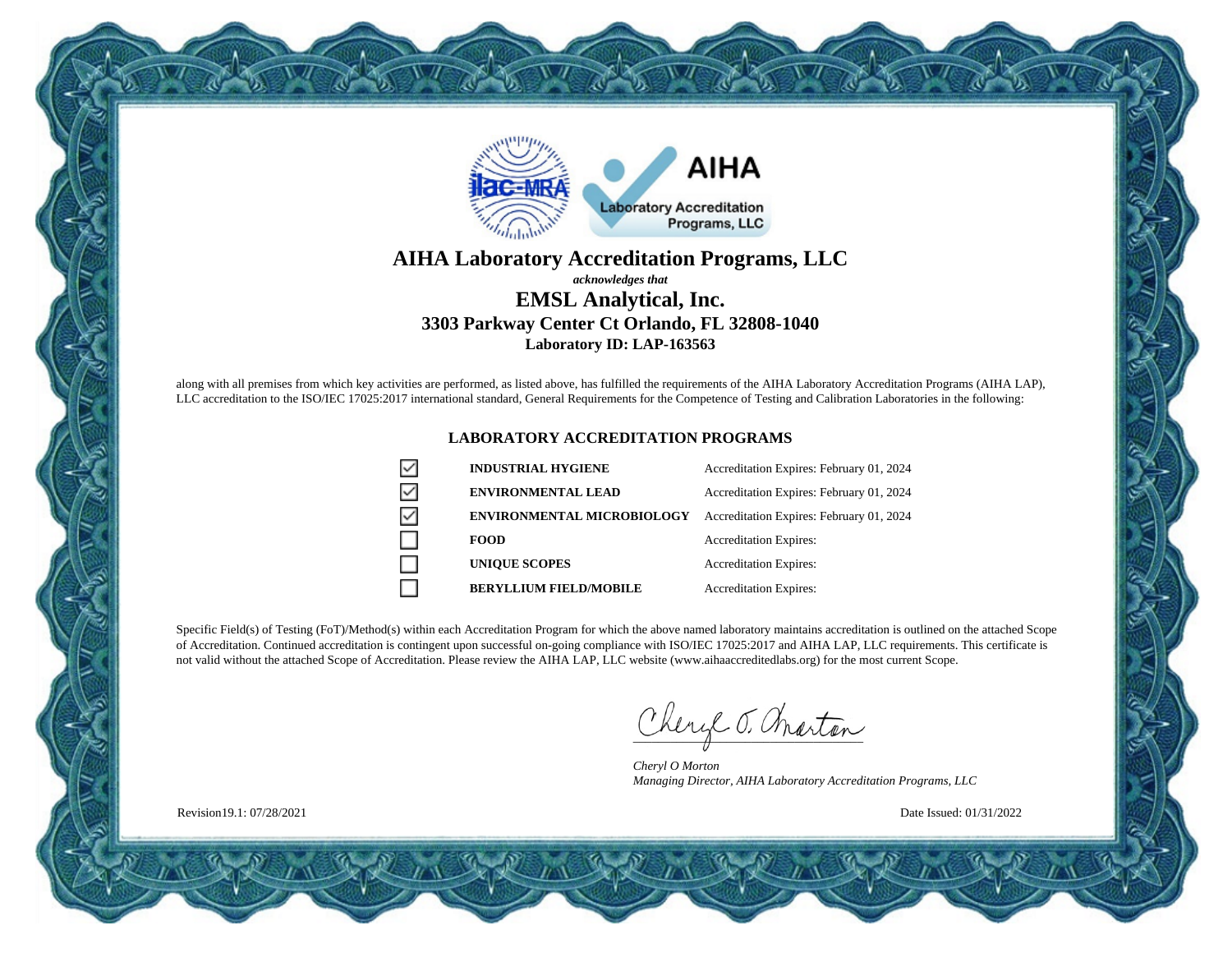

# AIHA Laboratory Accreditation Programs, LLC SCOPE OF ACCREDITATION

## **EMSL Analytical, Inc. Laboratory ID: LAP-163563**

3303 Parkway Center Ct Orlando, FL 32808-1040 **ISSUE DATE: 01/31/2022** Issue Date: 01/31/2022

The laboratory is approved for those specific field(s) of testing/methods listed in the table below. Clients are urged to verify the laboratory's current accreditation status for the particular field(s) of testing/Methods, since these can change due to proficiency status, suspension and/or withdrawal of accreditation.

## **Environmental Microbiology Laboratory Accreditation Program (EMLAP)**

| <b>EMLAP Scope Category</b> | <b>Field of Testing (FOT)</b>    | Component, parameter<br>or characteristic tested | <b>Method</b> | <b>Method Description</b><br>(for internal methods only)                                                                                                                                                                               |
|-----------------------------|----------------------------------|--------------------------------------------------|---------------|----------------------------------------------------------------------------------------------------------------------------------------------------------------------------------------------------------------------------------------|
| <b>Bacterial</b>            | Air - Culturable                 | Air                                              | MICRO-SOP-132 | Detection and Enumeration<br>of Culturable Bacteria from<br><b>Environmental Samples</b>                                                                                                                                               |
| <b>Bacterial</b>            | <b>Bulk - Culturable</b>         | Bulks (liquid or solid)                          | MICRO-SOP-132 | Detection and Enumeration<br>of Culturable Bacteria from<br><b>Environmental Samples</b>                                                                                                                                               |
| <b>Bacterial</b>            | Legionella                       | Water, Swabs, Soil and Air                       | MICRO-SOP-105 | ISO 11731:2017                                                                                                                                                                                                                         |
| <b>Bacterial</b>            | Surface - Culturable             | Swab or Contact Plate                            | MICRO-SOP-132 | Detection and Enumeration<br>of Culturable Bacteria from<br><b>Environmental Samples</b>                                                                                                                                               |
| Fungal                      | Air - Culturable                 | Air                                              | MICRO-SOP-202 | Detection and Enumeration<br>of Culturable Fungi From<br><b>Environmental Samples</b>                                                                                                                                                  |
| Fungal                      | Air - Direct Examination         | Spore Trap                                       | MICRO-SOP-201 | <b>Standard Operating</b><br>Procedure for the Analysis<br>of Airborne Fungal Spores,<br>Hyphal Fragments,<br>Pollen, Insect Fragments,<br>Skin Fragments and<br>Fibrous Particulate by<br>Optical Microscopy of<br>Spore Trap Samples |
| Fungal                      | <b>Bulk - Culturable</b>         | Bulks (liquid or solid)                          | MICRO-SOP-202 | Detection and Enumeration<br>of Culturable Fungi From<br><b>Environmental Samples</b>                                                                                                                                                  |
| Fungal                      | <b>Bulk - Direct Examination</b> | Bulks (liquid or solid)                          | MICRO-SOP-200 | <b>Standard Operating</b><br>Procedure for the<br>Microscopic Examination<br>of Fungal Spores, Fungal<br>Structures, Hyphae,<br>Pollen, Insect Fragments,<br>and Fibrous Material<br>from Surface Samples                              |

### **Initial Accreditation Date: 09/01/2006**